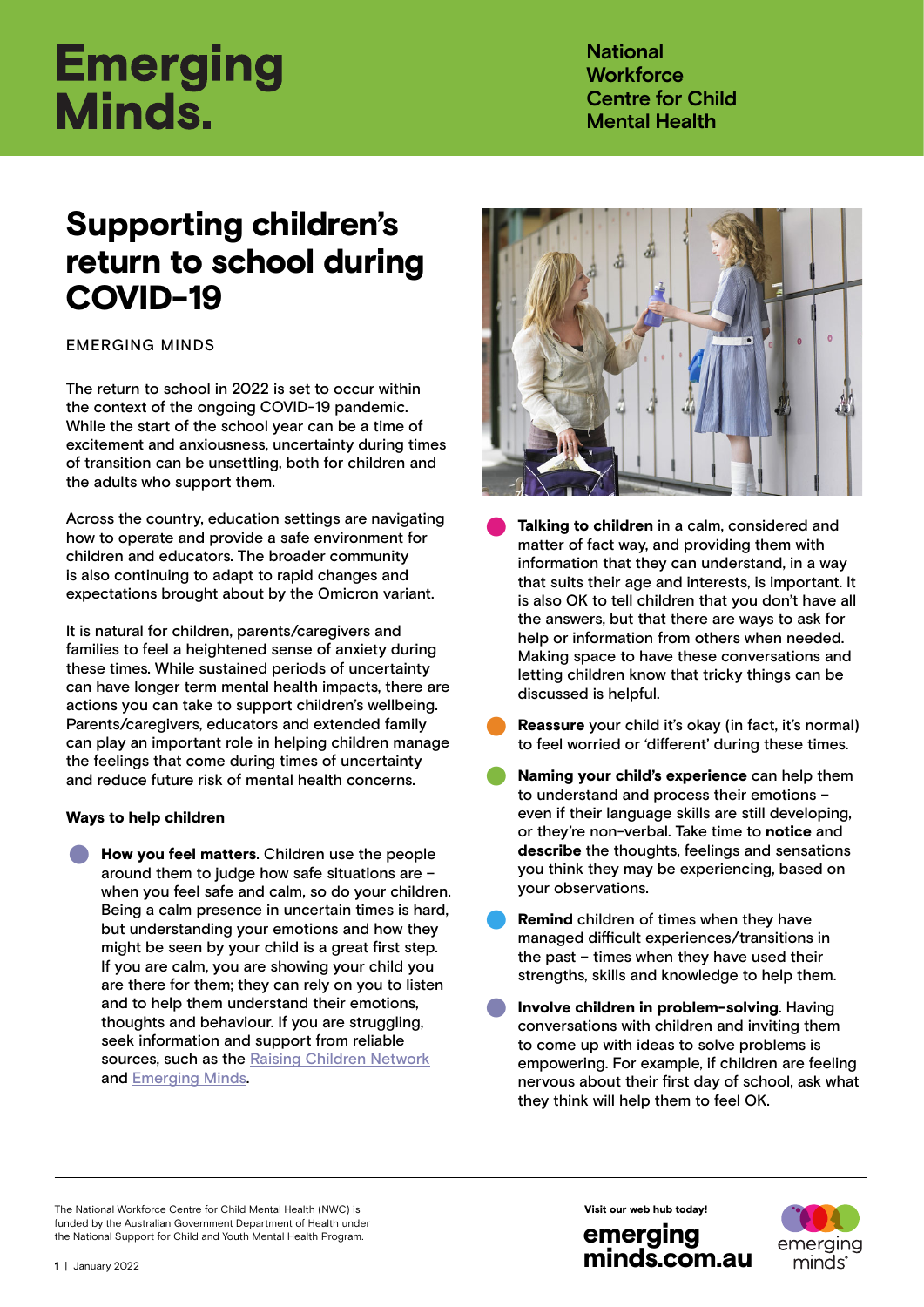- Give children opportunities to make choices and to be in control at times. It might be choosing what t-shirt they want to wear, the filling in their sandwich, or taking charge of a new job around the house. It is also helps to share the things they can do to keep themselves and those around them safe.
- Don't just say everything is OK if it's not. Being told things are 'fine' when their own physical and emotional experiences are telling them otherwise can affect a child's sense of trust. During times of uncertainty, explain how the people around you are working hard to keep everyone safe and make sure school can start soon.
- Celebrate transitions. Taking time to celebrate significant transitions and successes, big or small can help families focus on positives amid the enormous challenges of an ongoing pandemic. Having an element of fun can support everyone's wellbeing.
- Reach out to educators. If you are worried about your child during uncertain times, reach out to their educators to let them know about your concerns, and organise a time to talk and make a support plan together.
- Acknowledge the situation and talk with your child about what is happening, in a way that is appropriate for their age. These fact sheets offer tips to help you talk to your [baby,](https://emergingminds.com.au/resources/communicating-with-your-baby-during-adversity-or-tough-times/) [toddler,](https://emergingminds.com.au/resources/communicating-with-your-toddler-during-adversity-or-tough-times/) [primary school-aged child](https://emergingminds.com.au/resources/communicating-with-your-primary-school-age-child-during-adversity-or-tough-times/) or [teen](https://emergingminds.com.au/resources/communicating-with-your-teenager-during-adversity-or-tough-times/) about 'tough times' and adversity. It's OK to admit that you don't know what might happen next, but let your child know you'll be there to support them through it.
- through it.<br>• Foster new and old relationships. Friendships<br>• with peers can go a long way to help children<br>• during transitions and times of uncertainty. with peers can go a long way to help children during transitions and times of uncertainty. Supportive relationships with other parents can also support children's wellbeing.
	- Be prepared for vaccination conversations. For many children, going back to school in 2022 will involve their first COVID-19 vaccination in the weeks before school starts or early in the first school term. The topic of vaccinations is likely to come up in children's conversations at school, so it can be helpful to get ahead and have a conversation with your child before school starts – particularly if your child is still waiting for their vaccination appointment. These conversations are an opportunity to provide information which can reassure children, and to answer any questions or concerns they have before they're raised with peers. It's also an opportunity to provide children with the facts around COVID-19 vaccines and health risks, to help protect them against any misinformation or disinformation they may come across. If parents are unsure of how to talk to their child about COVID-19 vaccinations,

there are some helpful tips available through the

[Australian Government Department of Health](https://www.health.gov.au/resources/publications/covid-19-vaccination-how-to-speak-to-kids-about-covid-19-vaccines).<br>
• Plan for unexpected times at home. It can be<br>
helpful to plan for times that children cannot<br>
attend their education setting unexpectedly helpful to plan for times that children cannot attend their education setting unexpectedly and at short notice – for example, if they are identified as a COVID close contact. This can help both parents and children to feel prepared and therefore calm and in control, which can in turn impact positively on children when unexpected events disrupt their routines. Being prepared can also include having realistic expectations of yourself at times where you're confined to your home spaces with children and young people.



Examples of ways to talk with your children about returning to school

#### Phrases that reflect children's experiences, acknowledge and validate their emotions:

*'It's okay to feel nervous about the first day of school.'*

*'I understand that you feel disappointed that school isn't starting when we expected it to. I know that you were really looking forward to seeing your friends.'* 

*'I can see that you're feeling very unsure about doing school from home. It's your first time learning from home, and first times can often feel like this.'*

*'I hear from what you are telling me that not being able to play with your older friends at school is upsetting, and you're feeling left out of their games. There are many things we have to do because of COVID that are very difficult.'* 

*'A lot has changed at school since you were last there. It's frustrating that you can't go to your favourite areas of the playground now. I understand.'*

*'It sounds like you might be feeling a few different emotions about going back to school. That's very normal – there will be many kids who feel both worried and excited, just like you.'*